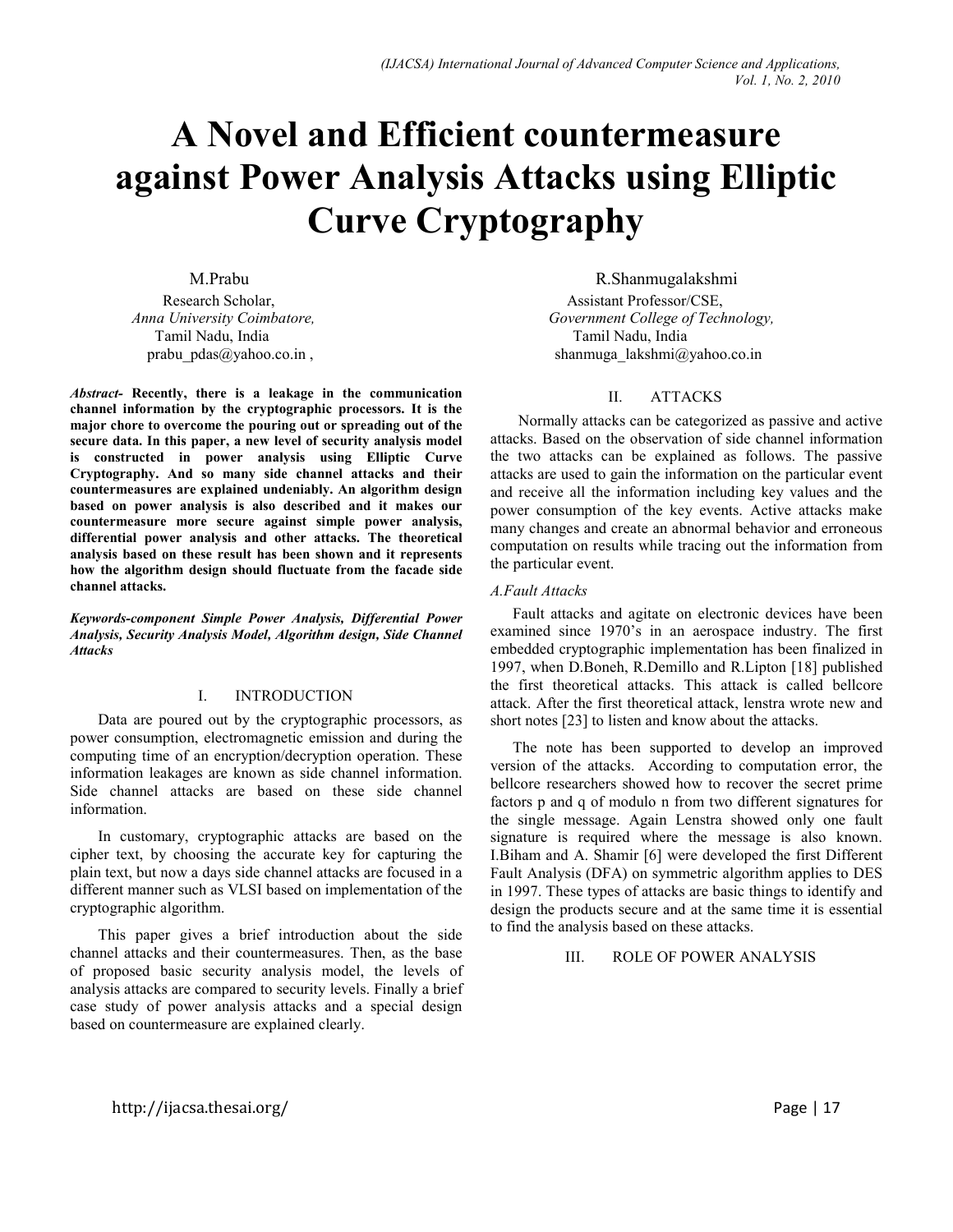

Figure 1. Role of Power Analysis

## IV. SIDE CHANNEL ATTACKS

The detection of an encryption key is mainly based on side channel signal; the signal -to-noise ratio (SNR) may significantly influence the key guess accuracy [7]. While some of the early side channel attacks targeted the hardware implementation, it also targets software implementation equally, if not more vulnerable. Early side channel attack techniques are based on analyzing the chip's functional characteristic for retrieving information. The side channel information is used to analyses the leakage of unintended information from an unprotected device while implementing the cryptographic algorithms.

# V. COUNTERMEASURES

 Two general countermeasures are obfuscation and tamperproofing. Obfuscation technique is used to conceal the meaning of certain computation by making it obscure and harder to understand .Code obfuscation [14, 21, and 22] has been proposed previously as a technique to limit side channel information leakage.

## *A. ature of Obfuscation*

 It propose an algorithm consisting of so many line coding, each and every instructions coding can be executive depending on their input values [14]. The side channel information hack the instruction coding and fetch an unrelated coding to the particular hacked part .To solution for this problem is to create the code in which the different path of the execution path over different execution cycles takes different amount of time. This solution is used to avoid the fake instruction codes. Some of the techniques can be classified as follows.

## *1). Independent Data Performance*

 Each and every data is being proceeded independently to calculate the amount of time for performing the operation.

# *2). Blinding*

This technique is stirred from blind signature [23]. It is the best method to prevent the electromagnetic side channel attacks.

# *B.Tamper –Proofing*

 This technique is used to cover the data from the side channel attack. The main obstruct factor of building sensor nodes in tamper proof bodies is its cost. It is used to avoid the environmental factor attack, by increasing the overall performance of the data [1].The side channel attacks can be classified as Power analysis attack, electromagnetic attack, timing attack, fault analysis attack and traffic analysis attack [19].

## VI. POWER ANALYSIS ATTACKS

Power analysis attacks are inspired from side channel attacks. It is an implementation attack, depending on the physical aspects such as mathematical implementation and hardware implementation [2]. Normally the power analysis techniques try to solve the power based problems in different views, such as hardware design and interaction between instructions set process architecture. Kocher has been [3] introduced the concepts of power attacks in the examples of SPA and DPA

# *A. Simple Power Analysis Attack*

It is a key technique to measure a single value to gain the secret key information of the device. It scans each and every cryptographic execution [15, 16]. Especially, it calculates or trace out the individual encryption/decryption operation's power consumption. Even if an algorithm is protected against SPA, it may be vulnerable to DPA.DPA is similar to SPA, but it consists of so many analysis techniques.

## *B. Differential Power Analysis Attack*

DPA attacks can be classified as two modules namely data collection and statistical analysis phase.

# *1). Data Collection*

 Discrete power signals are the basis for a DPA attacks. The signal Pi,j is the execution encryption algorithm for N different random input Mi The index i corresponds to the execution number of the algorithm and the index j to the execution time. [7]

# *2). Statistical Data Analysis*

 A key dependent partition function D is chosen for analyzing the statistical data. The function D is chosen such that it represents a specific bit x of an intermediate value of the algorithm which is directly dependent on a part of the message Ms and on a part of the secret key Kb. [7]  $x = D$  (Ms, Kb)

# VII. NOISE ANALYSIS ATTACK

The DPA attack is used to reduce the noise performance [10], but it is important to investigate other strategies leading to further reduction in the amount of noise. Noise can be classified as External, Internal, and Quantization.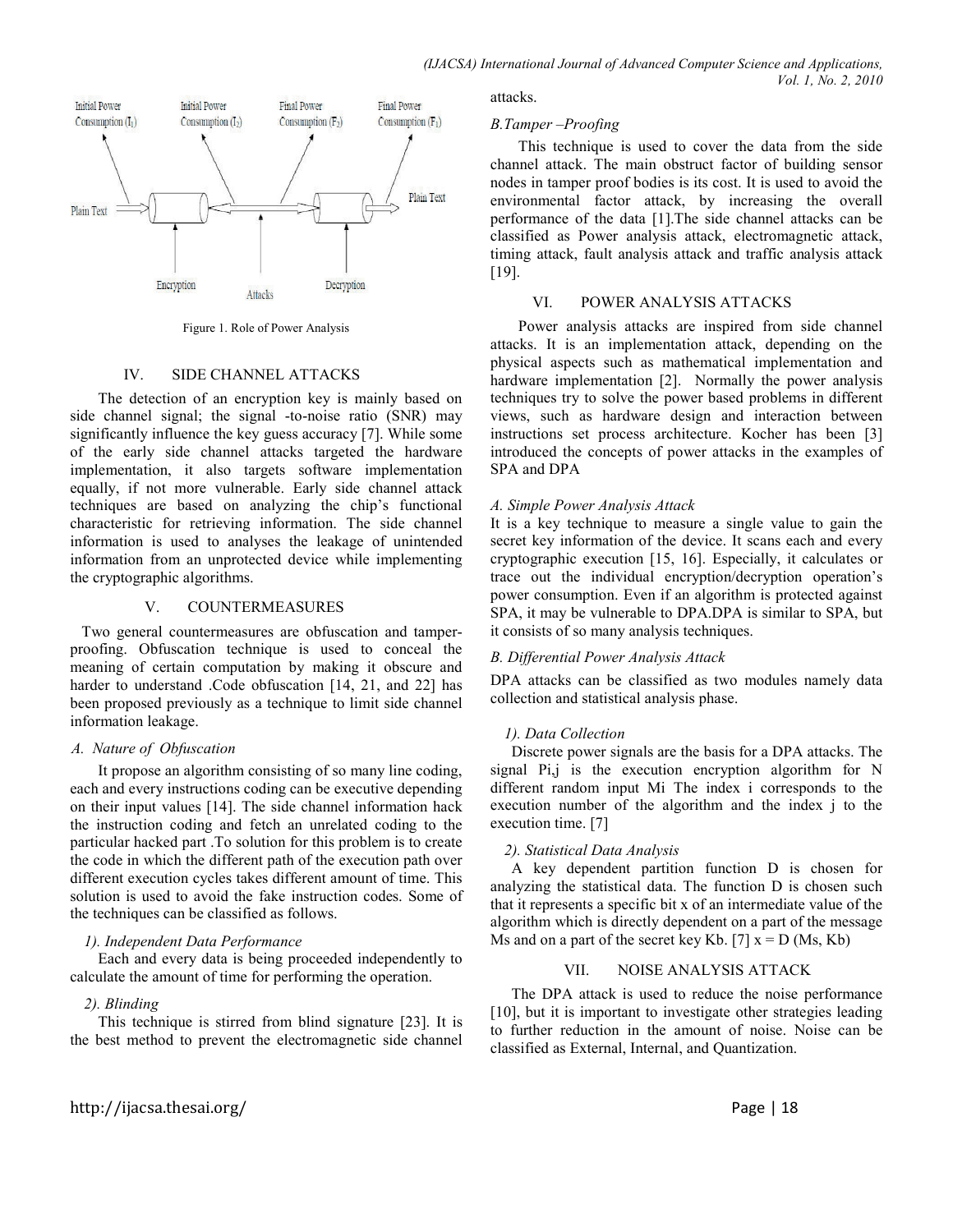#### *A. External & Internal*

External is generated by external source. Intrinsic is due to the random movement of charge carrier within conductions.

#### *B.Quantization*

Due to quantization the analog to digital conversion is used to sample the power analysis. The result presented in this paper confirms that power analysis attacks can be quite powerful and need to be addressed.

# VIII. FAULT ANALYSIS ATTACKS

An error occurs when a cryptographic device is in progress, this type of attack is called fault analysis attack. Errors are produced due to non-malicious agents such as hardware failures, software bugs and the external noise.

A malicious process, which has access to the physical device in reverse to Non- Malicious Agents. Non-malicious agents and the fault analysis attacks don't create any significant work. A malicious process is a process in which any data before computation will be verified thoroughly and errors are detected using error control techniques in internal memory [4, 5]. These types of precaution are used to avoid the fault analysis attacks.

## *A.EC Digital Signature Generation*

Let p be a prime (or) a power of two and let E be an elliptic curve defined over Fp[20].Let A be a pint on E having prime order q.Such that the discrete logarithm problem in (A) is in infeasible.

Let  $P = \{0,1\} * A = Zq * X Zq *$ And define  $k = \{(p,q,E,A,m,B); B=mA\}$ 

Where  $0 \le m \le q-1$ , the values p,a, E, A and B are the public key and m is the private key for  $k=(p,a,E,A,m,B)$  and a random number k,1≤ k≤q-1 ,define Sig  $k(x,k)=(r,s)$  $KA=(u,v)$ R=u mod q  $s=k-1$  (SHA- $1(x)+mr$ )mod q

Before entering the parameter, it is necessary to verify each and every signature generation parameters. For example p, a, E, A, m, B and the input parameter and input message are verified before entering through the computation. These types of precautions are used to avoid the fault analysis attacks[24].

# IX. ELECTROMAGNETIC ATTACKS

This type of attack is purely based on hardware generated emissions especially emission from modules of cryptographic algorithms. Electromagnetic attacks are more powerful than power analysis attacks. Similar to power analysis the electromagnetic attacks can be classified as Simple Electromagnetic Analysis (SEMA) and Differential Electromagnetic Analysis (DEMA).To trounce electromagnetic attacks is to use masking methods [11, 13]. Masking method is a scheme, which is an intermediate variable .It doesn't support dependent access of secret keys. The countermeasures are implemented by preventing or complicating the power analysis attacks. With tamper resistant body it can be achieved in so many ways.

#### *A. Embedded the module in chip*

These types of techniques built the modules in chip which increases the noise to the power consumption. This countermeasure is easily implemented but it is not efficient. It adds the manufacture cost of the device.

#### *B. Obfuscation*

Is a good solution to prevent SPA, but is susceptible to DPA

# X. TRAFFIC ANALYSIS ATTACK

Traffic analysis is purely based on network topological information. Hub plays a major role to activate the traffic analysis attack [17]. Hub is used to gather information and pre process them before relaying. This makes aggregator nodes an attractive target of side channel attacks. To identify the valid node through the high probability of occurrence during computation activates at a node.

#### XI. TIMING ATTACK

This attack incorporates the variance in execution time at different levels in cryptosystem .It utilize the slow processors [18]. The slow processors will enhance even small difference in computation time over different levels. The countermeasures for the timing attacks, is to use more clock cycles for each and every execution independent level and doesn't affect the execution time.

# XII. POWER ANALYSIS ATTACKS- A CASE STUDY

#### *A. Elliptic Curve Scalar Multiplication*

An elliptic curve is a set of points P which denotes the solution for the cubic equation over a field [11]. These fields are called as finite fields. The finite fields can be classified as prime finite field and binary finite field.

In Elliptic Curve Cryptography, the secret key d is engaged in the scalar multiplication operation, where scalar multiplication is comprehend completely by recurring addition of the same point. If d is a positive integer and P is a point on an elliptic curve, the scalar multiplication dP is the result of adding d copies of P [12, 13]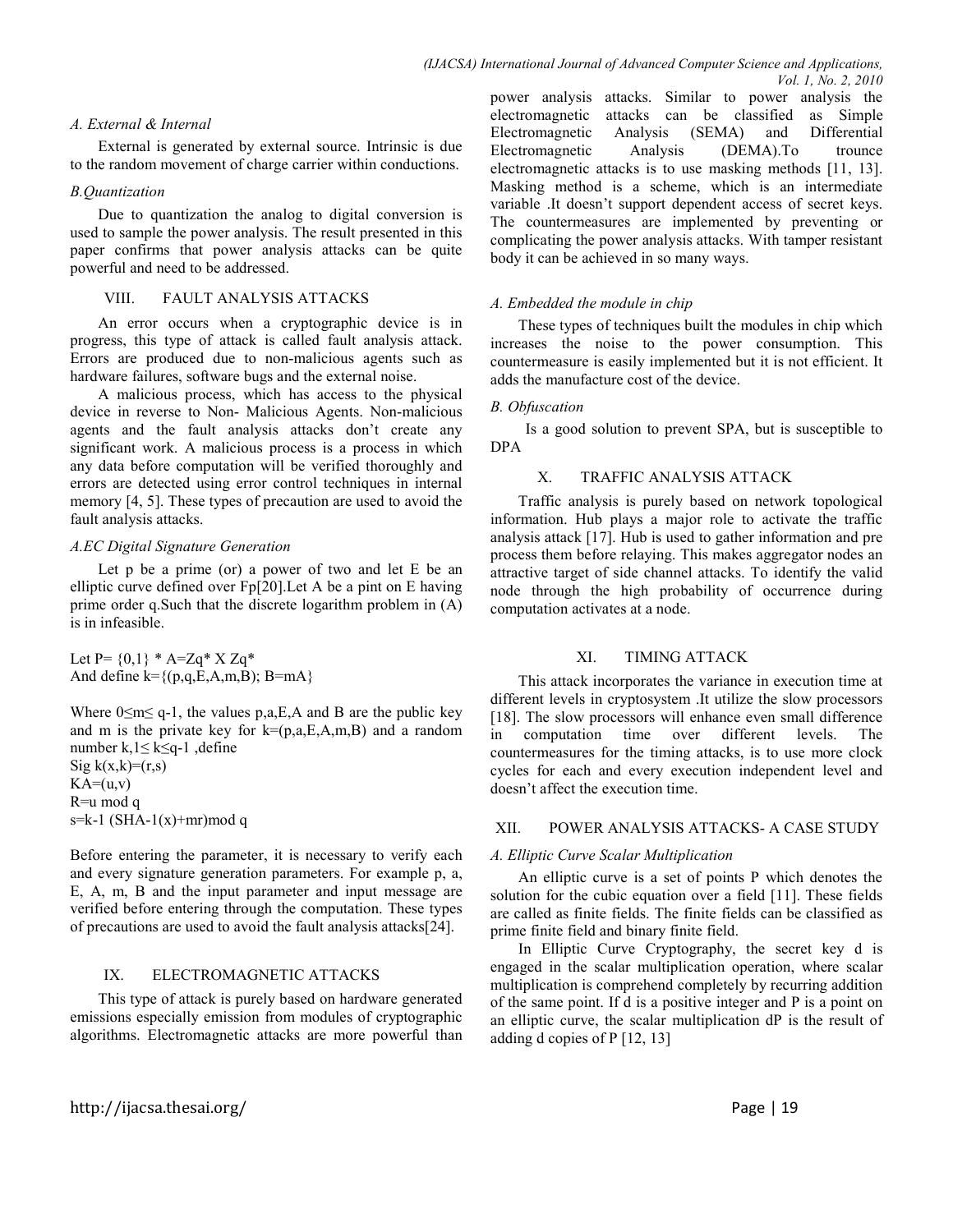$$
\underbrace{dP=}^{p+p+\ldots+p}}_d
$$

There are two implementations of scalar multiplication algorithm, namely Binary Method [14] shown in algorithm 1 and Montgomery method [9] shown in Algorithm 2. Scalar Multiplication (Binary Method)

```
Algorithm 1: 
Input d = (dn-1, \ldots, d0) (dn-1=1)Q \leftarrow PFor i from n-2 to 0 to...
     O \leftarrow 2OIf di=1 then Q \leftarrow Q + PReturn (Q) 
Out put dP
```
Scalar Multiplication (Montgomery Method)

Algorithm 2 Input  $d=(dn-1, \ldots, d0)$   $(dn-1=1)$  $Q([0] \leftarrow P.Q[1] \leftarrow 2P$ For  $i=n-2$  to  $0 \ldots$ .  $Q[1-di] \leftarrow Q[0]+Q[1]$  $Q[di] \leftarrow 2Q[di]$ Return (Q[0]) Output dP

The scalar multiplication implementation contains both point addition and point doubling. The key d determines the procedure for doubling and addition operation. [9]

#### *1). Binary Method*

If key bit  $= 0$ , then it accepts and activates the point doubling operation If key bit  $= 1$ , then it accepts and activates the point addition operation

## *2).Montgomery Method*

This method doesn't consider the key bit sizes [16]. Whatever the key size may be both the point doubling and point addition are executed. By measuring the power consumption during the ECC operation, the attackers can retrieve the secret key.

#### XIII. BASIC SECURITY ANALYSIS MODEL



Figure 2.Basic Security Analysis Model

## XIV. CONCLUSION

In this paper, we have shown a new level of security analysis model and explained a case study for power analysis attacks based on algorithm design. The paper proposed a countermeasure for ECC against simple power analysis attacks, with balanced operation procedure for point doubling and addition during a scalar multiplication implementation. And this paper also suggests, what are the countermeasures are used to solve the design based power analysis attacks. The further study of the algorithm design and the side channel attack information will help to improve the level of security to implement hardware based designs.

#### ACKNOWLEDGEMENT

I would like to thank Dr.R.Shanmugalakshmi for her fruitful comments and suggestion on the preliminary version of this paper.

#### **REFERENCES**

- [1]. Thomas S.Messerges, Zzat A.Dabbish, Robert H.Sloan, "Examing Smart-card Security under the threat of Power Analysis", IEEE Transactions on Computers, Vol 51, and No: 5, May 2002, Page No: 541-552
- [2]. Girish.B.Ratanpal,Ronald ,D.Williams, Travis N.Blalock, " An On-Chip Signal Suppression Countermeasures the power Analysis Attacks", IEEE Transactions on Dependable and Secure computing, Vol:1,No:3,July-September 2004, Pg No:179- 189
- [3] P. C. Kocher, J. Jaffe, and B. Jun, "Differential power analysis," ser. Lecture Notes in Computer Science, M. J. Wiener, Ed., vol. 1666. Springer, 1999, pp. 388–397.
- [4]. Keke Wu ,Huiyun Li, Tingding Chen, Fengqi Yu "Simple Power Analysis on Elliptic Curve Cryptosystems and Countermeasures: Practical Work", 2009Second International Symposium on Electronic Commerce and Security, DOI 10.1109/ISECS.2009.7
- [5] Francois-xavier standert,Eric peters, Gael Rouvroy & Jean-Jacques Quisquater, "An Overview of Power Analysis Attacks Against Field Programmable Gate Arrays", Proceedings of the IEEE, Vol. 94, No. 2, Feb 2006, DOI 10.1109/JPROC.2005.862437